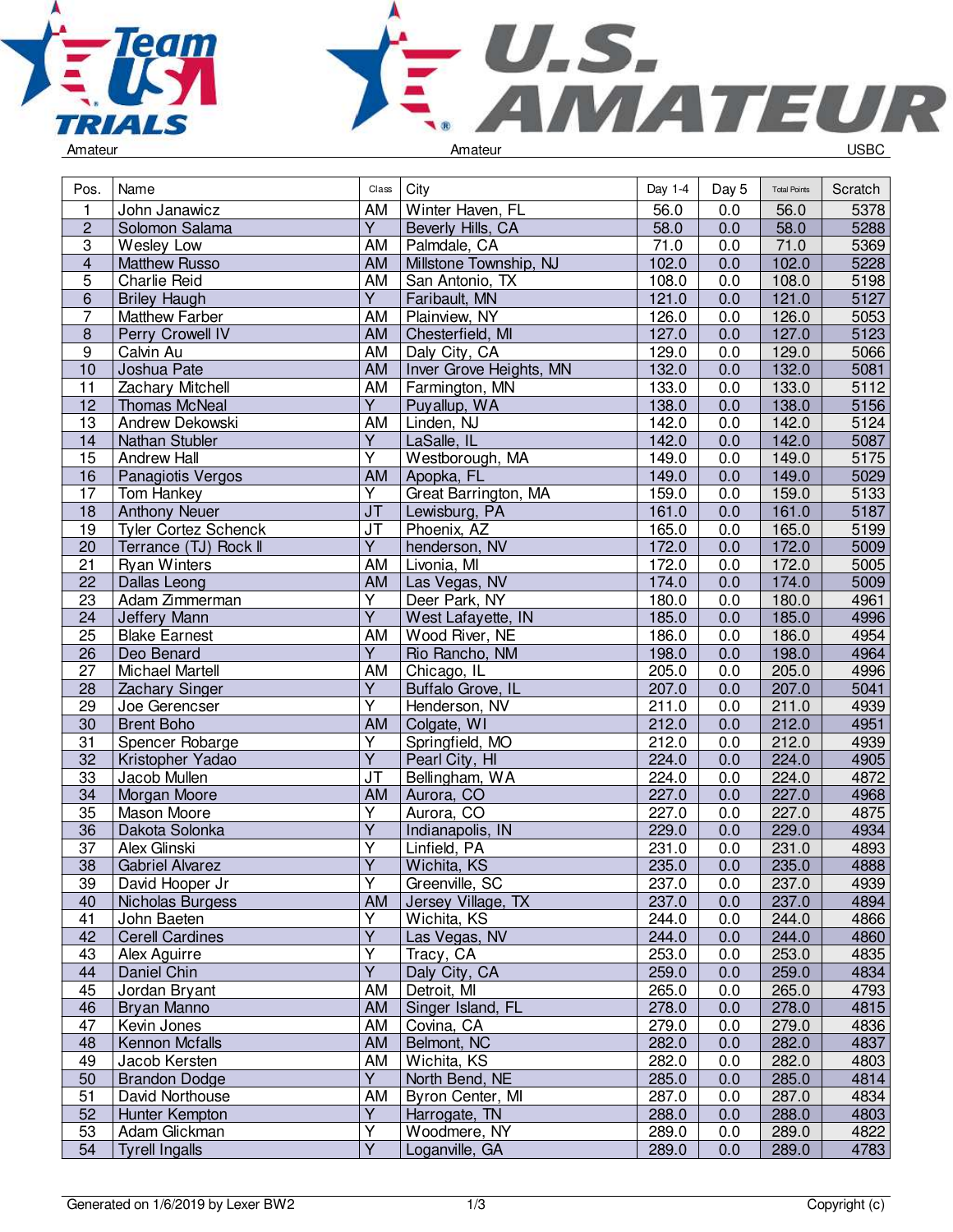



|  | Amateur |  |
|--|---------|--|
|  |         |  |

| Pos.                  | Name                          | Class                   | City                  | Day 1-4 | Day 5 | <b>Total Points</b> | Scratch      |
|-----------------------|-------------------------------|-------------------------|-----------------------|---------|-------|---------------------|--------------|
| 55                    | Jonathan Lovett               | $\overline{\mathsf{Y}}$ | Columbia, SC          | 297.0   | 0.0   | 297.0               | 4793         |
| 56                    | Michael Harmon Jr             | $\overline{Y}$          | Rockledge, FL         | 298.0   | 0.0   | 298.0               | 4782         |
| 57                    | Anthony Veney                 | AM                      | San Antonio, TX       | 298.0   | 0.0   | 298.0               | 4767         |
| 58                    | <b>Cameron Hurwitz</b>        | $\overline{Y}$          | Rochester, NY         | 300.0   | 0.0   | 300.0               | 4783         |
| 59                    | <b>Trent Mitchell</b>         | AM                      | Chicago, IL           | 305.0   | 0.0   | 305.0               | 4745         |
| 60                    | <b>Alex Brice</b>             | AM                      | Marion, IA            | 306.0   | 0.0   | 306.0               | 4835         |
| 61                    | Justin O'Shaughnessy          | <b>JT</b>               | Canton, MI            | 310.0   | 0.0   | 310.0               | 4755         |
| 62                    | Nicholas Postag               | $\overline{Y}$          | Pleasanton, CA        | 316.0   | 0.0   | 316.0               | 4770         |
| 63                    | Bryan Eaton                   | AM                      | Wyoming, MI           | 321.0   | 0.0   | 321.0               | 4767         |
| 64                    | Hunter Machin                 | $\overline{Y}$          | Dundalk, MD           | 321.0   | 0.0   | 321.0               | 4733         |
| 65                    | Jacob Nimtz                   | AM                      | Loves Park, IL        | 322.0   | 0.0   | 322.0               | 4833         |
| 66                    | Connor Egan                   | $\overline{Y}$          | East Northport, NY    | 323.0   | 0.0   | 323.0               | 3669         |
| 67                    | Kai Yamada                    | $\overline{\mathsf{Y}}$ | Kaneohe, HI           | 327.0   | 0.0   | 327.0               | 4799         |
| 68                    | <b>Ryan Carlisi</b>           | $\overline{Y}$          | Hamilton, NJ          | 332.0   | 0.0   | 332.0               | 4804         |
| 69                    | <b>Ryan Burton</b>            | JT                      | Los Altos, CA         | 334.0   | 0.0   | 334.0               | 4730         |
| 70                    | Bryan Hahlen                  | AM                      | Greenwood, SC         | 336.0   | 0.0   | 336.0               | 4725         |
| 71                    | <b>Brandon Bonta</b>          | Υ                       | Wichita, KS           | 337.0   | 0.0   | 337.0               | 4724         |
| $\overline{72}$       | Gael Egana                    | $\overline{\mathsf{Y}}$ | Chula Vista, CA       | 337.0   | 0.0   | 337.0               | 4648         |
| 73                    | Nicholas Sommer               | $\overline{\mathsf{Y}}$ | Roscoe, IL            | 338.0   | 0.0   | 338.0               | 4765         |
| 74                    | <b>Wyatt Smith</b>            | $\overline{Y}$          | Cape Coral, FL        | 341.0   | 0.0   | 341.0               | 4749         |
| 75                    | Drew Sacks                    | Υ                       |                       | 342.0   | 0.0   |                     |              |
|                       |                               |                         | Vandalia, OH          |         |       | 342.0               | 4704<br>4737 |
| 76<br>$\overline{77}$ | Kasey Uyesugi                 | AM                      | San Jose, CA          | 344.0   | 0.0   | 344.0               |              |
|                       | Ryan Kendall                  | AM                      | Wichita, KS           | 344.0   | 0.0   | 344.0               | 4709         |
| $\overline{78}$       | Logan Williams                | AM                      | Anchorage, AK         | 345.0   | 0.0   | 345.0               | 4798         |
| 79                    | Dean Vargo                    | $\overline{Y}$          | Richmond Heights, OH  | 349.0   | 0.0   | 349.0               | 4682         |
| 80                    | <b>Timothy Gruendler</b>      | <b>AM</b>               | St. Louis, MO         | 354.0   | 0.0   | 354.0               | 4703         |
| 81                    | Michael Duran                 | AM                      | Banning, CA           | 356.0   | 0.0   | 356.0               | 4683         |
| 82                    | <b>Mick Eaton</b>             | AM                      | Wyoming, MI           | 358.0   | 0.0   | 358.0               | 4674         |
| 83                    | Marc Gonzalez                 | AM                      | Chicago, IL           | 364.0   | 0.0   | 364.0               | 4702         |
| 84                    | Alec Dudley                   | $\overline{Y}$          | Anchorage, AK         | 365.0   | 0.0   | 365.0               | 4714         |
| 85                    | Alexander Sorge               | Υ                       | Monmouth Junction, NJ | 365.0   | 0.0   | 365.0               | 4671         |
| 86                    | <b>Hunter Sanders</b>         | AM                      | Andover, MN           | 370.0   | 0.0   | 370.0               | 4672         |
| 87                    | Nick DeCesaro                 | $\overline{Y}$          | Kenosha, WI           | 371.0   | 0.0   | 371.0               | 4682         |
| 88                    | <b>Patrick Phillips</b>       | $\overline{Y}$          | Roseboro, NC          | 371.0   | 0.0   | 371.0               | 4654         |
| 89                    | Austin Aude                   | AM                      | Lincoln, NE           | 373.0   | 0.0   | 373.0               | 4668         |
| 90                    | Jacob Shockley                | Y                       | West Ocean City, MD   | 373.0   | 0.0   | 373.0               | 4645         |
| 91                    | Jacob Klein                   | AM                      | East Islip, NY        | 391.0   | 0.0   | 391.0               | 4669         |
| 92                    | Joshua Ross                   | $\overline{Y}$          | Schenectady, NY       | 395.0   | 0.0   | 395.0               | 4615         |
| 93                    | James Wakefield Jr            |                         | AM   Orangevale, CA   | 397.0   | 0.0   | 397.0               | 4634         |
| 94                    | Kyle Andrews                  | AM                      | Vista, CA             | 400.0   | 0.0   | 400.0               | 4525         |
| 95                    | Ken Hayase-Fong               | AM                      | Layton, UT            | 401.0   | 0.0   | 401.0               | 4624         |
| 96                    | <b>Matthew Santos</b>         | AM                      | Broomfield, CO        | 403.0   | 0.0   | 403.0               | 4598         |
| 97                    | <b>Chase Benites</b>          | AM                      | Wyoming, MI           | 405.0   | 0.0   | 405.0               | 4630         |
| 98                    | Darwin Wimer                  | AM                      | Mesquite, NV          | 407.0   | 0.0   | 407.0               | 4591         |
| 99                    | Francis Vitelli III           | Υ                       | Annandale, NJ         | 411.0   | 0.0   | 411.0               | 4592         |
| 100                   | <b>Julian Michael Salinas</b> | $\overline{Y}$          | Richmond, TX          | 413.0   | 0.0   | 413.0               | 4641         |
| 101                   | Avery Wolf                    | Y                       | Skokie, IL            | 414.0   | 0.0   | 414.0               | 4600         |
| 102                   | Joseph Grondin                | <b>AM</b>               | San Pedro, CA         | 415.0   | 0.0   | 415.0               | 4592         |
| 103                   | Norman Baldwin                | $\overline{\mathsf{Y}}$ | Alto, MI              | 417.0   | 0.0   | 417.0               | 4592         |
| 104                   | Kevin Fischer                 | Ÿ                       | Winter Park, FL       | 420.0   | 0.0   | 420.0               | 4598         |
| 105                   | Dylan Zimmerman               | Y                       | Harrisburg, PA        | 420.0   | 0.0   | 420.0               | 4582         |
| 106                   | Parker Johnson                | AM                      | Converse, TX          | 420.0   | 0.0   | 420.0               | 4574         |
| 107                   | Allex Zieg                    | $\overline{Y}$          | Placentia, CA         | 422.0   | 0.0   | 422.0               | 4553         |
| 108                   | <b>Matthew Stephens</b>       | AM                      | Houston, TX           | 424.0   | 0.0   | 424.0               | 4598         |
|                       |                               |                         |                       |         |       |                     |              |